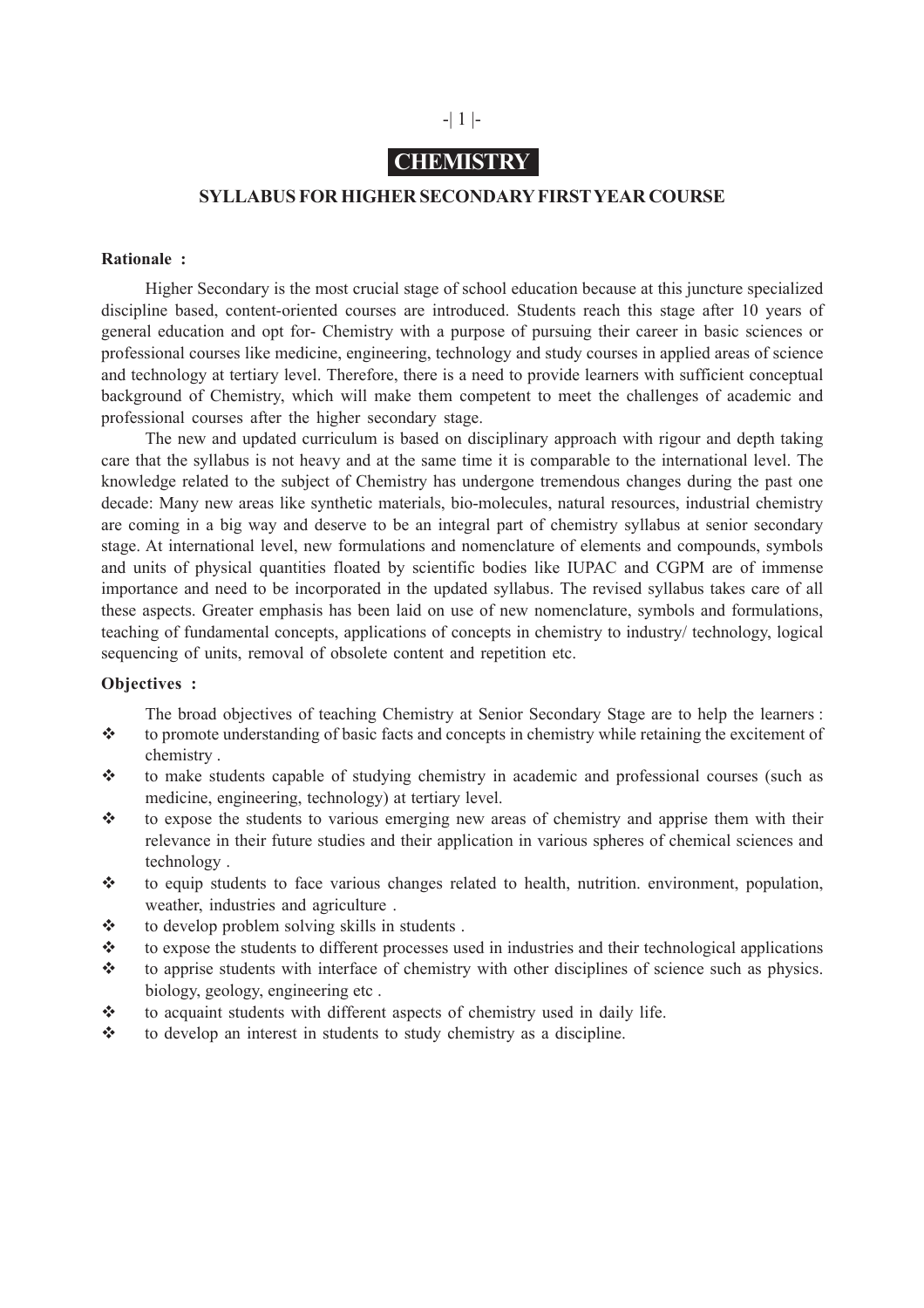## **CHEMISTRY**

#### **SYLLABUS FOR HIGHER SECONDARY FIRST YEAR COURSE**

| <b>One Paper (Theory</b>                     | <b>Three Hours</b>                                       |                 | Marks: 70      |
|----------------------------------------------|----------------------------------------------------------|-----------------|----------------|
| Unitwise distribution of marks and periods : |                                                          |                 |                |
| Unit No.                                     | <b>Title</b>                                             | <b>Marks</b>    | <b>Periods</b> |
| Unit-l                                       | Some Basic concepts of chemistry                         | 03              | 14             |
| Unit-2                                       | Structure of Atom                                        | 06              | 16             |
| Unit-3                                       | Classification of Elements and Periodicity in Properties | 04              | 08             |
| Unit-4                                       | Chemical Bonding and molecular Structure                 | 05              | 16             |
| Unit-5                                       | States of Matter: Gases and Liquids                      | 04              | 14             |
| Unit-6                                       | Thermodynamics                                           | 06              | 16             |
| Unit-7                                       | Equilibrium                                              | 06              | 16             |
| Unit-8                                       | Redox Reactions                                          | 03              | 06             |
| Unit-9                                       | Hydrogen                                                 | 03              | 08             |
| Unit- $10$                                   | <b>S-Block Elements</b>                                  | 0 <sub>5</sub>  | 14             |
| Unit- $11$                                   | Some P-Block Elements                                    | 07              | 16             |
| Unit- $12$                                   | Organic Chemistry: some basic Principles and Techniques  | 07              | 14             |
| Unit-13                                      | Hydrocarbons                                             | 08              | 16             |
| Unit-14                                      | <b>Environmental Chemistry</b>                           | 0 <sub>3</sub>  | 06             |
|                                              |                                                          | Total Marks: 70 | 180            |

#### **Unitwise Distribution of Course contents :**

#### **Unit-I: Some Basic concepts of chemistry**

**General Introduction :** Importance and scope of chemistry. Historical approach to particulate nature of matter, laws of chemical combination, Dalton's atomic theory, concept of elements, atoms and molecules. Atomic and molecular masses. Mole concept and molar mass; percentage, composition and empirical and molecular formula; chemical reactions, stoichiometry and calculations based on stoichiometry

#### **Unit-2 : Structure of Atom**

Discovery of electron, proton and neutron; atomic number, isotopes and isobars. Thompson's model and its limitations, Rutherford's model and its limitations, Bohr's Model and its limitations, concept of shells and subshells, dual nature of matter and light, de Broglie's relationship, Heisenberg uncertainty principle, concept of orbitals, quantum numbers, shapes of s, p, and d orbitals, rules for filling electrons in orbitals-Aufbau principle, Pauli's exclusion principle and Hund's rule,electronic configuration of atoms, stability of half filled and completely filled orbitals.

#### **Unit-3 : Classification of Elements and Periodicity in Properties**

Significance of classification, brief history of the development of periodic table, modern periodic law and the present form of periodic table, periodic trends in properties of elements -Periodic Trend and chemical reactivity atomic radii, ionic radii, inert gas radii, ionization enthalpy, electron gain enthalpy, electronegativity, valency.

### -| 2 |-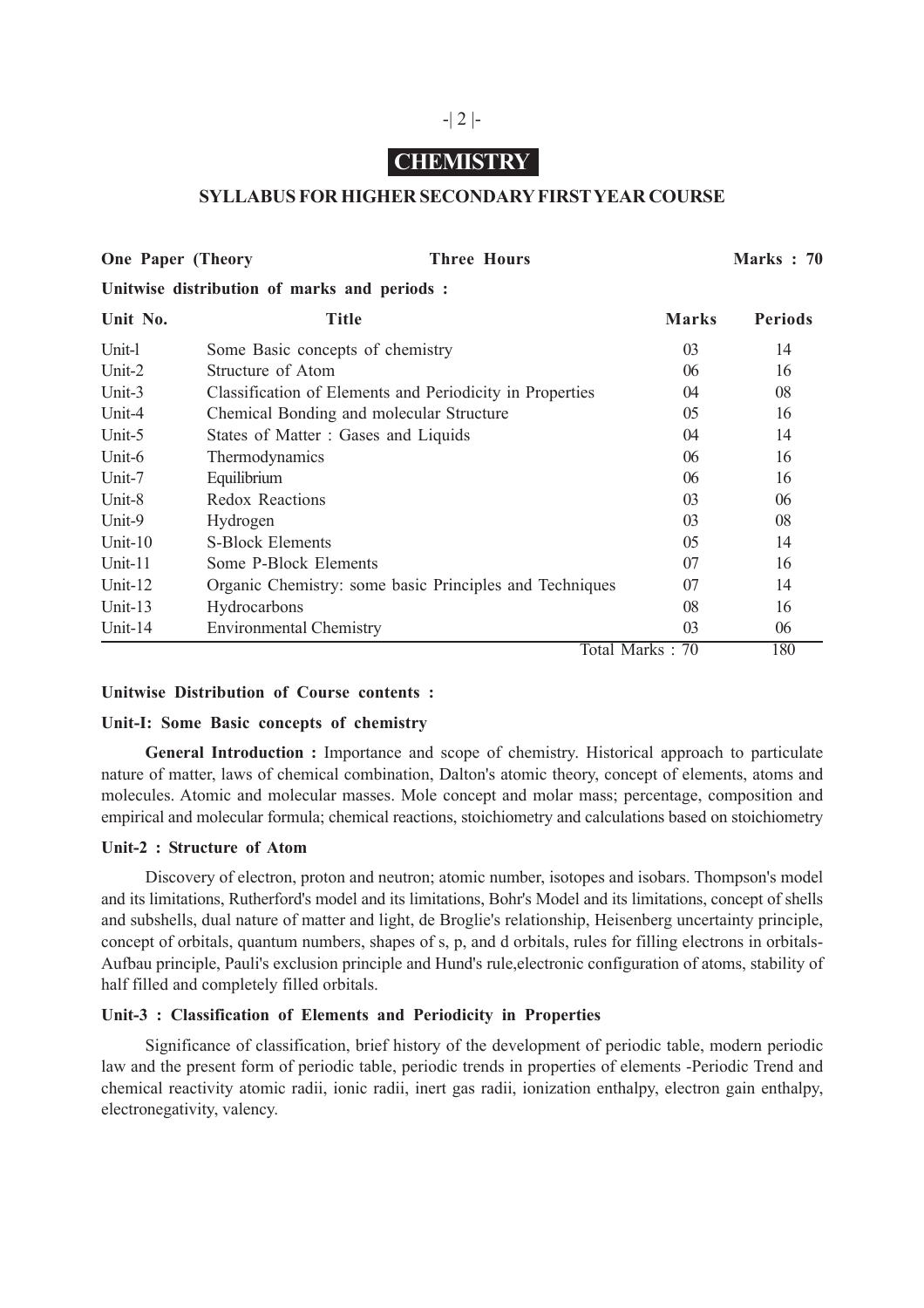#### **Unit-4 : Chemical Bonding and molecular Structure**

Valence electrons, ionic bond, covalent bond, bond parameters, Lewis structure, polar character of covalent bond, covalent character of ionic bond, valence bond theory, resonance, geometry of covalent molecules, VSEPR theory, concept of hybridization involving s, p and d orbitals and shapes of some simple molecules, molecular orbital theory of homonuclear diatomic molecules (qualitative idea only), hydrogen bond.

#### **Unit-5 : States of Matter: Gases and Liquids**

Three states of matter, intermolecular interactions, types of bonding, melting and boiling points, role of gas laws in elucidating the concept of the molecule, Boyle's law, Charles law, Gay Lussac's law, Avogadro's law, ideal behaviour, empirical derivation of gas equation, Avogadro's number, ideal gas equation, deviation from ideal behaviour, liquefaction of gases, critical temperature.

Liquid State- Vapour pressure, viscosity and surface tension (qualitative idea only, no mathematical derivations).

#### **Unit-6 : Thermodynamics**

Concepts of system, types of systems, surroundings, work, heat, energy, extensive and intensive propoerties, state functions.

First law of thermodynamics- internal energy and enthalpy, heat capacity and specific heat, measurement of  $\Delta u$  and  $\Delta H$ , Hess's law of constant heat summation, enthalpy of bond dissociation, combustion, formation, atomization, sublimation, phase transition, ionization and dilution.

Introduction of entropy as a state function, free energy change for spontaneous and nonspontaneous process, equilibrium.

#### **Unit-7: Equilibrium**

Equilibrium in physical and chemical processes, dynamic nature of equilibrium, law of mass action, equilibrium constant, factors affecting equilibrium- Le Chatelier's principle, ionic equilibrium- ionization of acids and bases, strong and weak electrolytes, degree of ionization, concept of pH. Hydrolysis of salts (elementary idea), buffer solutions, solubility product, common ion effect (with illustrative examples).

#### **Unit-8 : Redox Reactions**

Concept of oxidation and reduction, redox reactions, oxidation number, balancing redox reaction, applications of redox reactions.

#### **Unit-9 : Hydrogen**

Position of hydrogen in periodic table, occurence, isotopes, preparation, properties and uses of hydrogen; hydrides- ionic, covalent and interstitial; physical and chemical propoerties of water, heavy water, hydrogen peroxide- preparation, reaction and structure; hydrogen as a fuel.

#### **Unit-10 : s-Block Elements**

#### **Group 1 and Group 2 elements :**

General introduction, electronic configuration, occurence, anomalous properties of the first element of each group, diagonal relationship, trends in the variation of properties (such as ionization enthalpy, atomic and ionic radii), trends in chemical reactivity with oxygen, water, hydrogen and halogens; uses.

#### **Preparation and properties of some important compounds :**

Sodium carbonate, sodium chloride, sodium hydroxide and sodium hydrogen carbonate, biological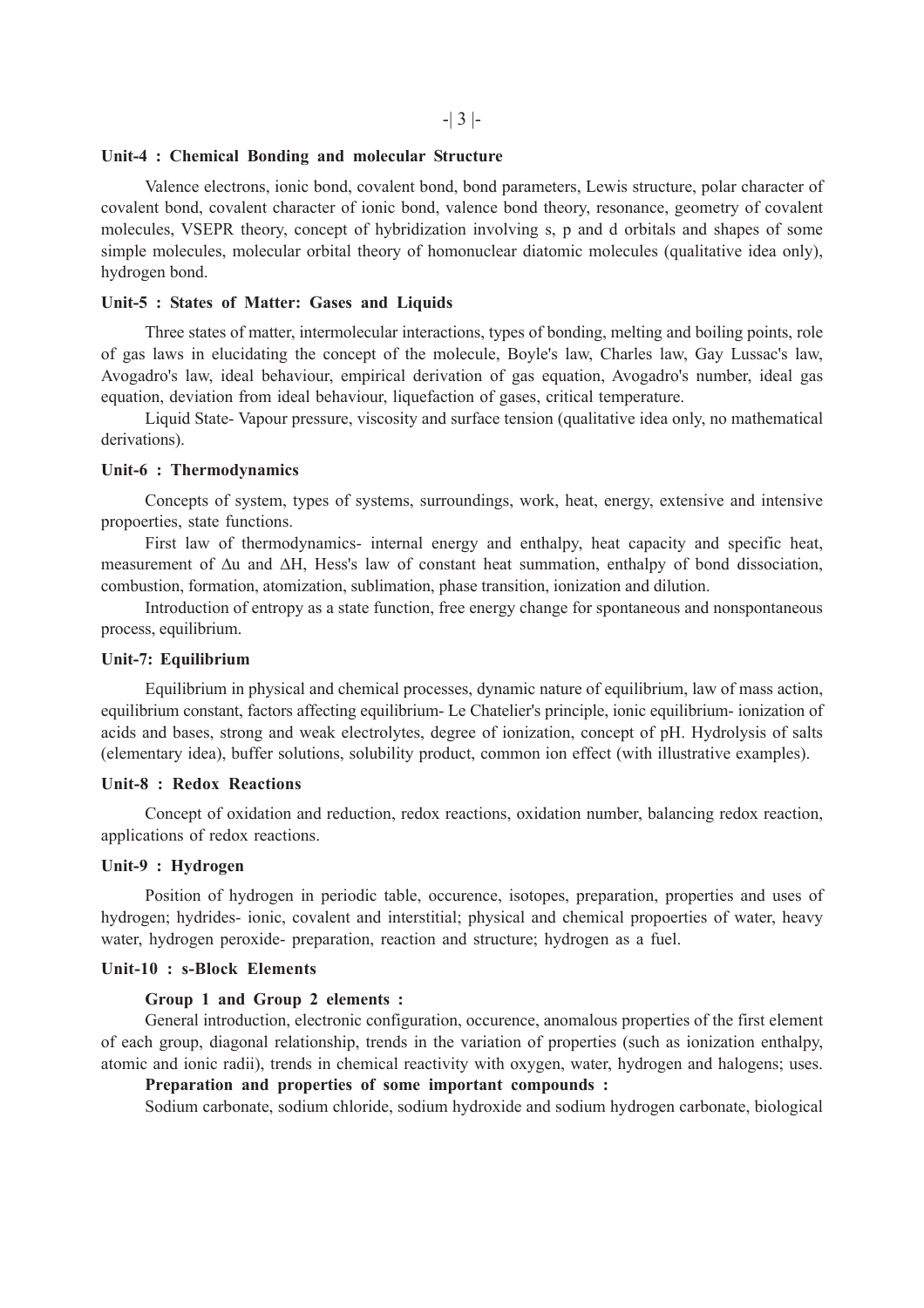importance of sodium and potassium,

CaO, CaCO<sub>3</sub> and industrial use of lime and limestone, biological importance of Mg and Ca.

#### **Unit-11 : Some p-Block Elements**

#### **General Introduction to p-Block Elements :**

*Group 13 elements :* General introduction, electronic configuration, occurrence, variation of properties, oxidation states, trends in chemical reactivity, anomalous properties of first element of the group; Boronphysical and chemical properties, some important compounds: borax, boric acids, boron hydrides. Aluminium : uses, reactions with acids and alkalies.

*Group 14 elements :* General introduction, electronic configuration, occurrence, variation of properties, oxidation states, trends in chemical reactivity, anomalous behaviour of first element. Carboncatenation, allotropic forms, physical and chemical properties; uses of some important compounds : oxides.

Important compounds of silicon and few uses : silicon tetrachloride, silicones, silicates and zeolites.

#### **Unit-12 : Organic Chemistry: some basic Principles and Techniques**

General introduction, methods of purification. qualitative and quantitative analysis, classification and IUPAC nomenclature of organic compounds.

Electronic displacements in a covalent bond : inductive effect. electromeric effect, resonance and hyper conjugation.

Homolytic and heterolytic fission of a covalent bond : free radicals, carbocations, carbanions; electrophiles and nucleophiles, types of organic reactions.

#### **Unit-13 : Hydrocarbons**

#### **Classification of hydrocarbons :**

*Alkanes :* Nomenclature, isomerism, conformations (ethane only), physical properties, chemical reactions including free radical mechanism of halogenation, combustion and pyrolysis.

*Alkenes :* Nomenclature, structure of double bond (ethene), geometrical isomerism, physical properties, methods of preparation; chemical reactions : addition of hydrogen, halogen, water, hydrogen halides (Markovnikov's addition and peroxide effect), ozonolysis, oxidation, mechanism of electrophilic addition.

*Alkynes :* Nomenclature, structure of triple bond (ethyne), physical properties, methods of preparation, chemical reactions : acidic character of alkynes, addition reaction of - hydrogen, halogens, hydrogen halides and water.

*Aromatic hydrocarbons :* Introduction, IUPAC nomenclature; Benzene : resonance, aromaticity; chemical properties: mechanism of electrophilic substitution- nitration, sulphonation, halogenation, Friedel Craft's alkylation and acylation; directive influence of functional group in mono-substituted benzene; carcinogenicity and toxicity.

#### **Unit-14 : Environmental Chemistry**

Environmental pollution: Air, water and soil pollution, chemical reactions in atmosphere, smogs, major atmospheric pollutants; acid rain, ozone and its reactions, effects of depletion of ozone layer, greenhouse effect and global warming- pollution due to industrial wastes; green chemistry as an alternative tool for reducing pollution, strategy for control of environmental pollution.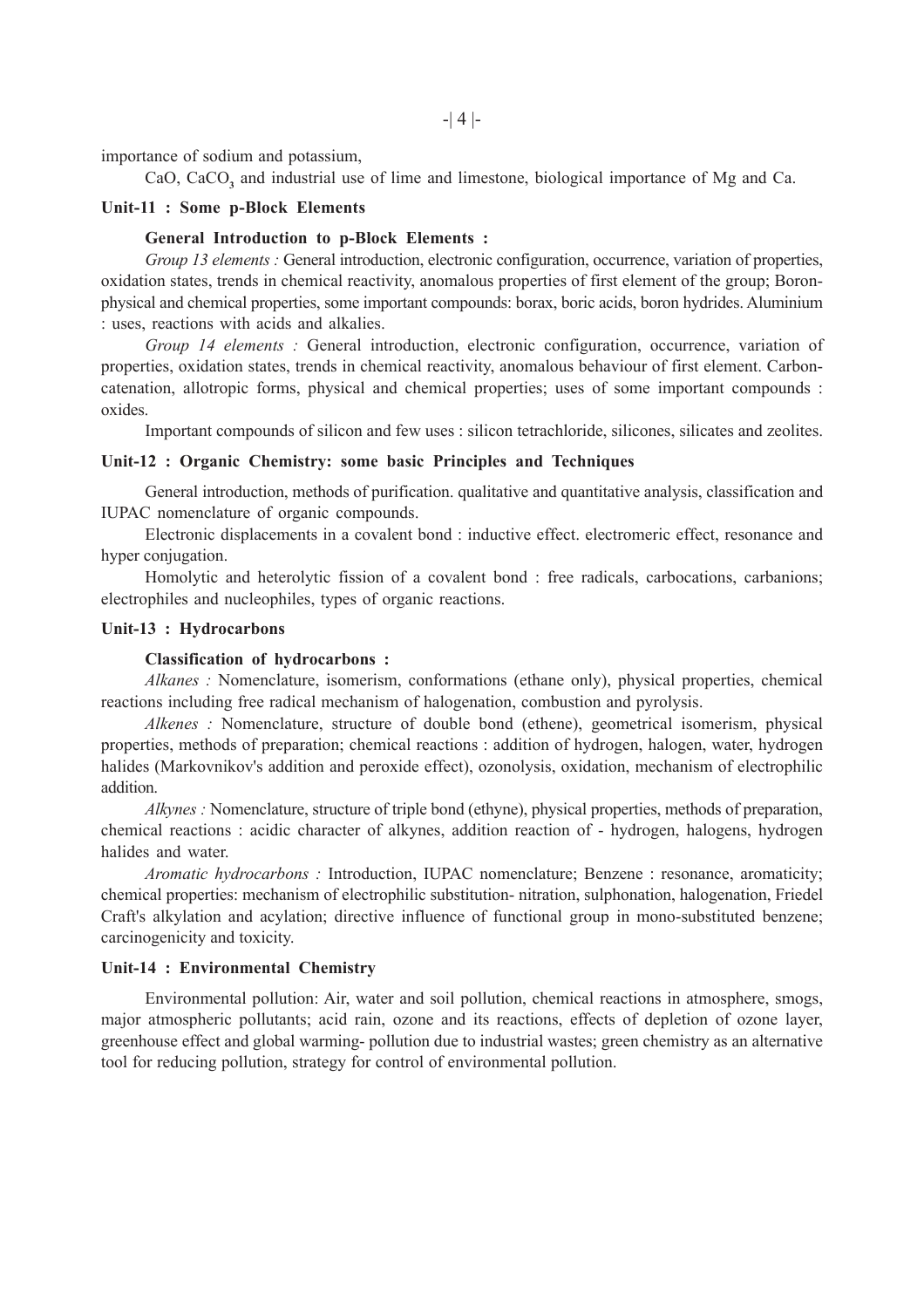## **SYLLABUS FOR CHEMISTRY PRACTICAL**

#### **Total Marks-30 Total Periods-60**

Micro-chemical methods are available for several of the practical experiments. Wherever possible such techniques should be used.

#### *A. Basic Laboratory Techniques*

- 1. Cutting glass tube and glass rod
- 2. Bending a glass tube
- 3. Drawing out a glass jet
- 4. Boring a cork

#### *B. Characterisation and Purification of Chemical Substance*

- 1. Determination of melting point of organic compound
- 2. Determination of boiling point of organic compound,
- 3. Crystallization involving impure sample of anyone of the following: Alum, Copper sulphate, Benzoic acid.

#### *C. Experiments Related to pH Change*

- (a) Anyone of the following experiments:
	- $\bullet$  Determination of pH of some solutions obtained from fruit juices, solutions of known and varied concentrations of acids, bases and salts using pH or universal indicator .
	- Comparing the pH of solutions of strong and weak acid of some concentration.
	- Study the pH change in the titration of a strong acid with a strong base using universal indicator.
- (b) Study of pH change by common-ion effect in case of weak acids and weak bases.

#### *D. Chemical Equilibrium*

One of the following experiments:

- (a) study the shift in equilibrium between ferric ions and thiocynate ions by increasing decreasing the concentration of either ions.
- (b) Study the shift in equilibrium between  $[Co(H_2O)_6]^2$ <sup>+</sup> and chloride ions by changing the concentration of either of the ions.

#### *E. Quantitative Estimation*

- Using a chemical balance .
- \* Preparation of standard solution of oxalic acid.
- Determination of strength of a given solution of sodium hydroxide by titrating it against standard solution of oxalic acid .
- \* Preparation of standard solution of sodium carbonate.
- Determination of strength of a given solution of hydrochloric acid by titrating it against standard sodium carbonate solution.

### *E. Qualitative Analysis*

Detection of one anion and one cation in a given salt Cations-Pb**2+**, Cu**2+**, As**3+**, Al**3+**, Fe**3+**, Mn**2+**, Ni**2+**, Zn**2+**, Co**2+**, Ca**2+**, Sr**2+**, Ba**2+**, Mg**2+**, NH**<sup>4</sup> +**